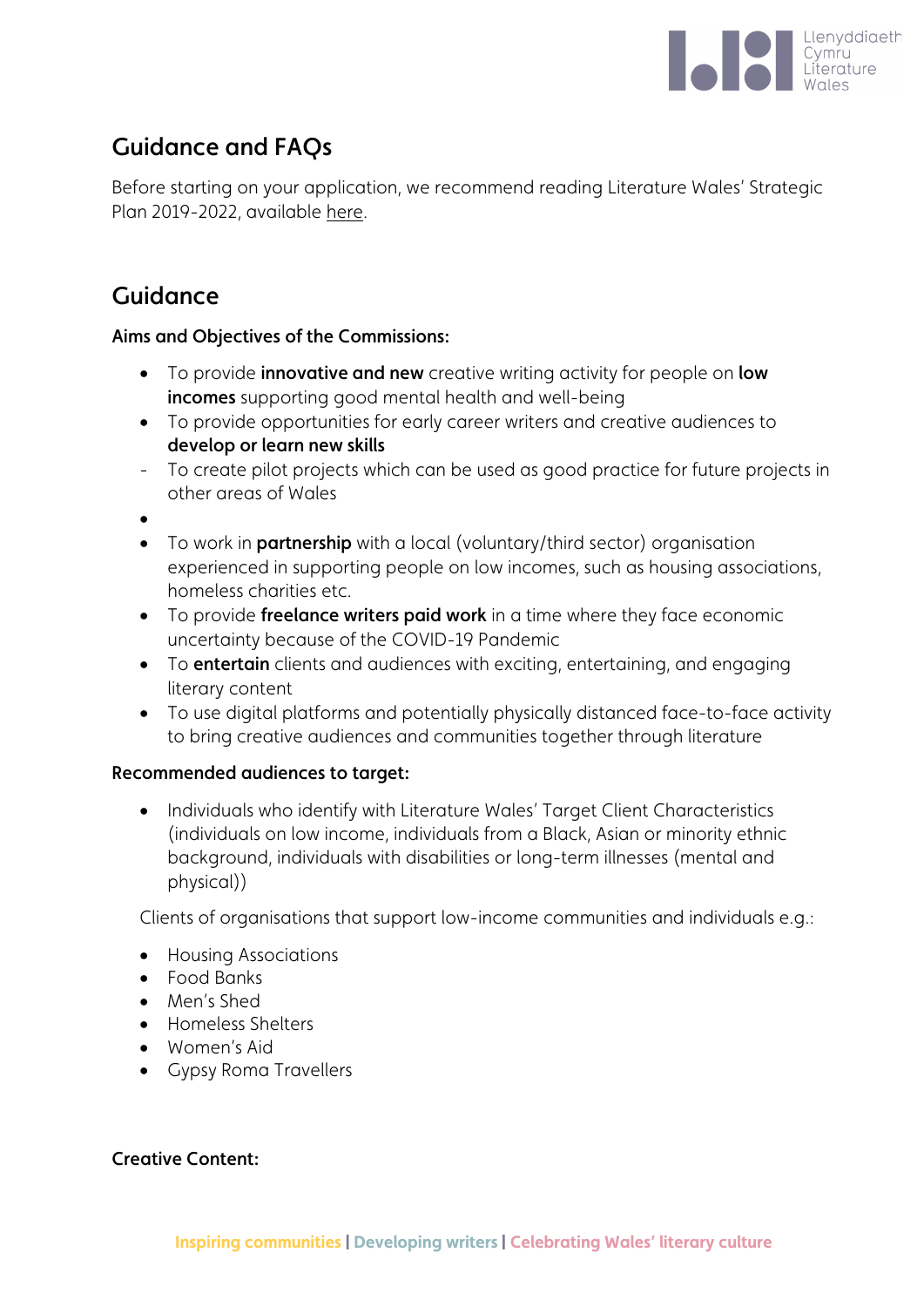

- We suggest that projects include delivering 4-6 creative sessions to the target group and produce a finished project at the end which can be showcased and used as a template for future development. E.g. a book, performance piece, a film
- Projects must provide creative participation activities for a low-income group
- Projects must include a literature/creative writing element, but can also include other artforms – i.e. creative writing and illustration
- Projects must be documented and evaluated. Literature Wales can help with this element.

Writers and artists based anywhere in Wales are welcome to apply. We will **keep your** application on file for 24 months and may invite writers and creative practitioners to register an interest or provide a quote for the delivery of specific projects during that period.

We welcome applications to run projects in both English and Welsh, and/or bilingually.

## FAQs

#### What is the purpose of these projects?

The purpose of these projects is three-fold. Firstly, to provide paid work to freelance writers who are facing significant loss of income because of cancelled or postponed activity during this uncertain time. Secondly to address health and well-being challenges for people on **low income** through literature and creative writing; and entertain, inspire and educate creative audiences, early career writers and participants across Wales. Thirdly to work in partnership with an organisation and create a project template which could be upscaled and offered across Wales.

### How much can I apply for?

There are 4 separate commissions available for a maximum of £2,000 each, inclusive of VAT and any expenses.

#### Who can apply for these commissions?

Any freelance writers based in Wales, excluding those included in the Who isn't eligible section below. Writers can apply for **one** commission only; however, you are welcome to submit expressions of interest individually, in pairs or as a collective.

Those who are not registered Self Employed, are not in full time education and currently have no regular income are also free to apply.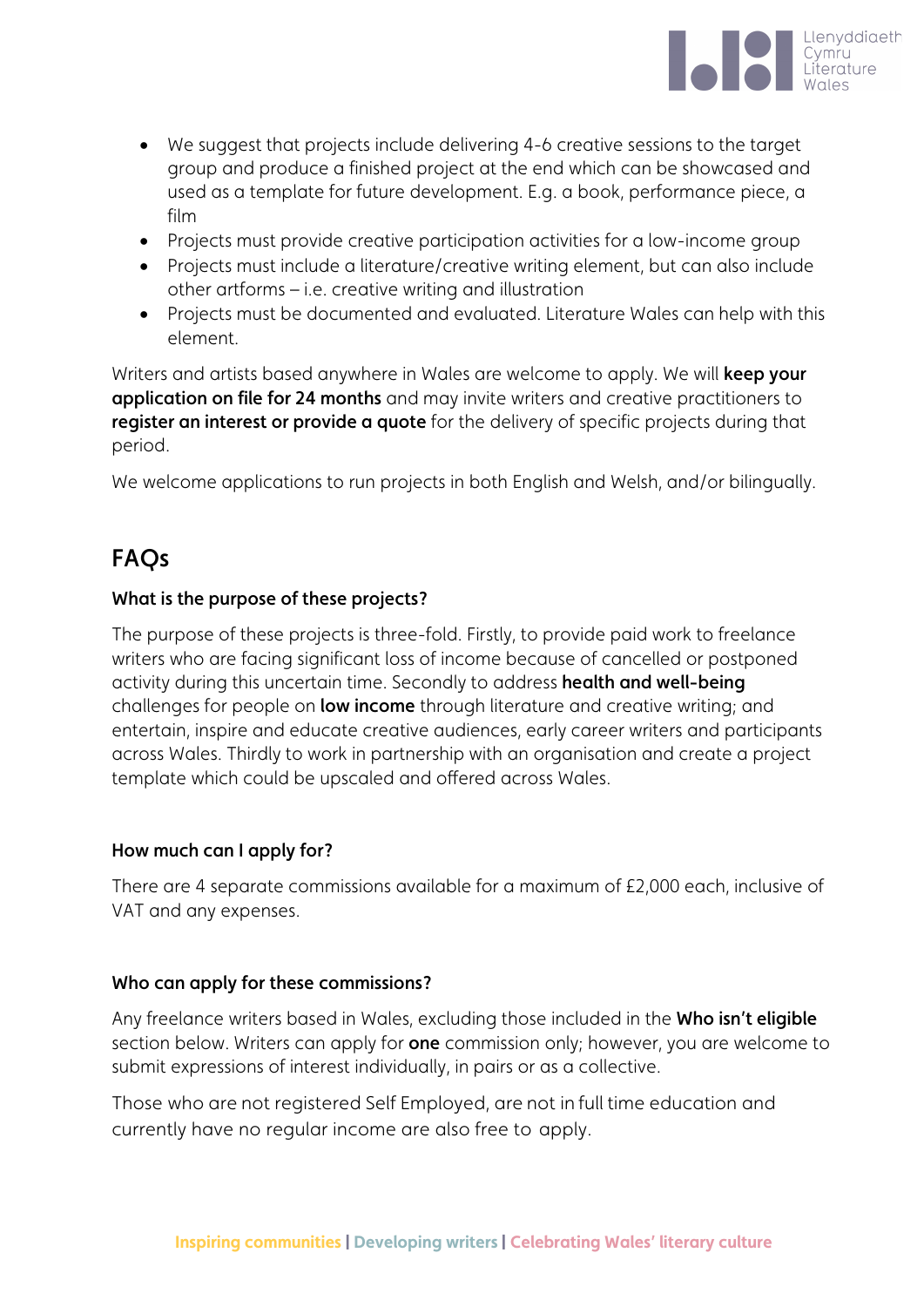

#### Who isn't eligible?

Writers who have received a fee from Literature Wales for work contracted to take place between March 2020 and December 2020. These fees include (but aren't limited to) the following:

- Literature Wales Writer's Bursary
- Fee for previous rounds of Writer Commissions or other Literature Wales funded projects
- Tŷ Newydd Tutor Fee (including online workshops or cancellation fee)
- Those in receipt of regular funding from Literature Wales, for instance the National Poet of Wales, Children's Laureate Wales, and Bardd Plant Cymru.

### What kind of project / content is eligible?

We are looking for projects / content which will inspire and entertain individuals and communities on low incomes through active participation in literature. For further information about Literature Wales' Participation activity pillar, please see our [Strategic](https://www.literaturewales.org/about/strategic-plan-2019-2022/)  [Plan 2019-2022.](https://www.literaturewales.org/about/strategic-plan-2019-2022/)

Applications which show clear consideration for the Aims & Objectives and Recommended audiences to target in the Guidance section above will have the best chance of success.

### What kind of project/ content isn't eligible?

- Personal projects or content, such as writing a novel/short story/essay.
- Projects or content which do not have a participatory element or are not created for an audience.
- Projects that don't have literature and/or creative writing at their core.

### How are the applications assessed?

The selection panel consists of representatives from the organisations funding these commissions. The panel includes individuals from a variety of backgrounds and represent expertise in different areas of our work including communications, participation, writer development, monitoring and evaluation, representation and equality, health and wellbeing.

Each application is presented to the panel anonymously, who then assess each proposed project/content based on its own potential or merit. Shortlisted applicants will attend a short interview via zoom to finalise selection.